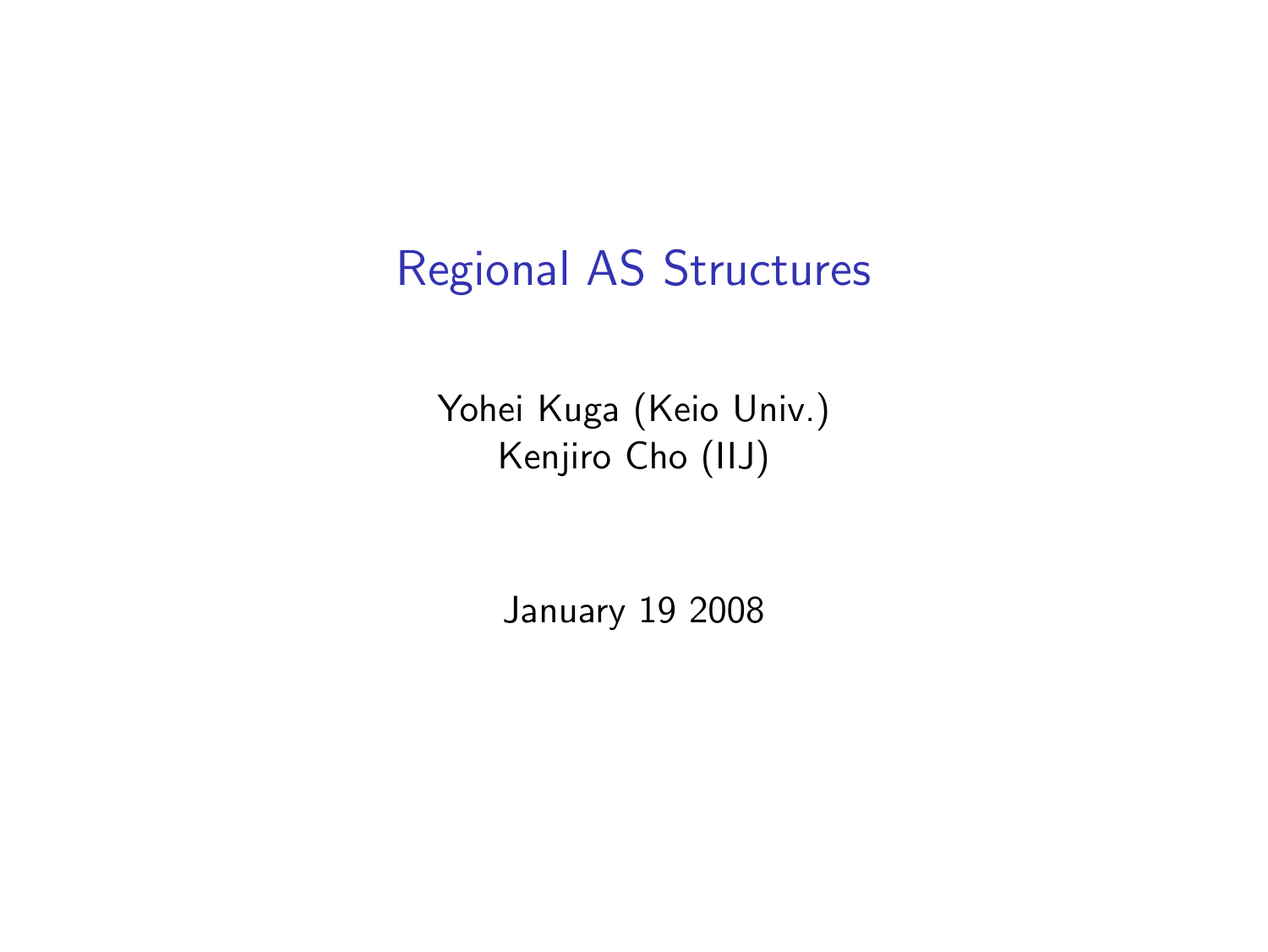### motivation

- $\triangleright$  existing AS structure analysis
	- $\triangleright$  with only global view
- $\triangleright$  but a view from Asia might be different from a view from US

The goal of this project is to investigate regional differences in AS structures to better understand the relationship of the Internet structure and geographical regions.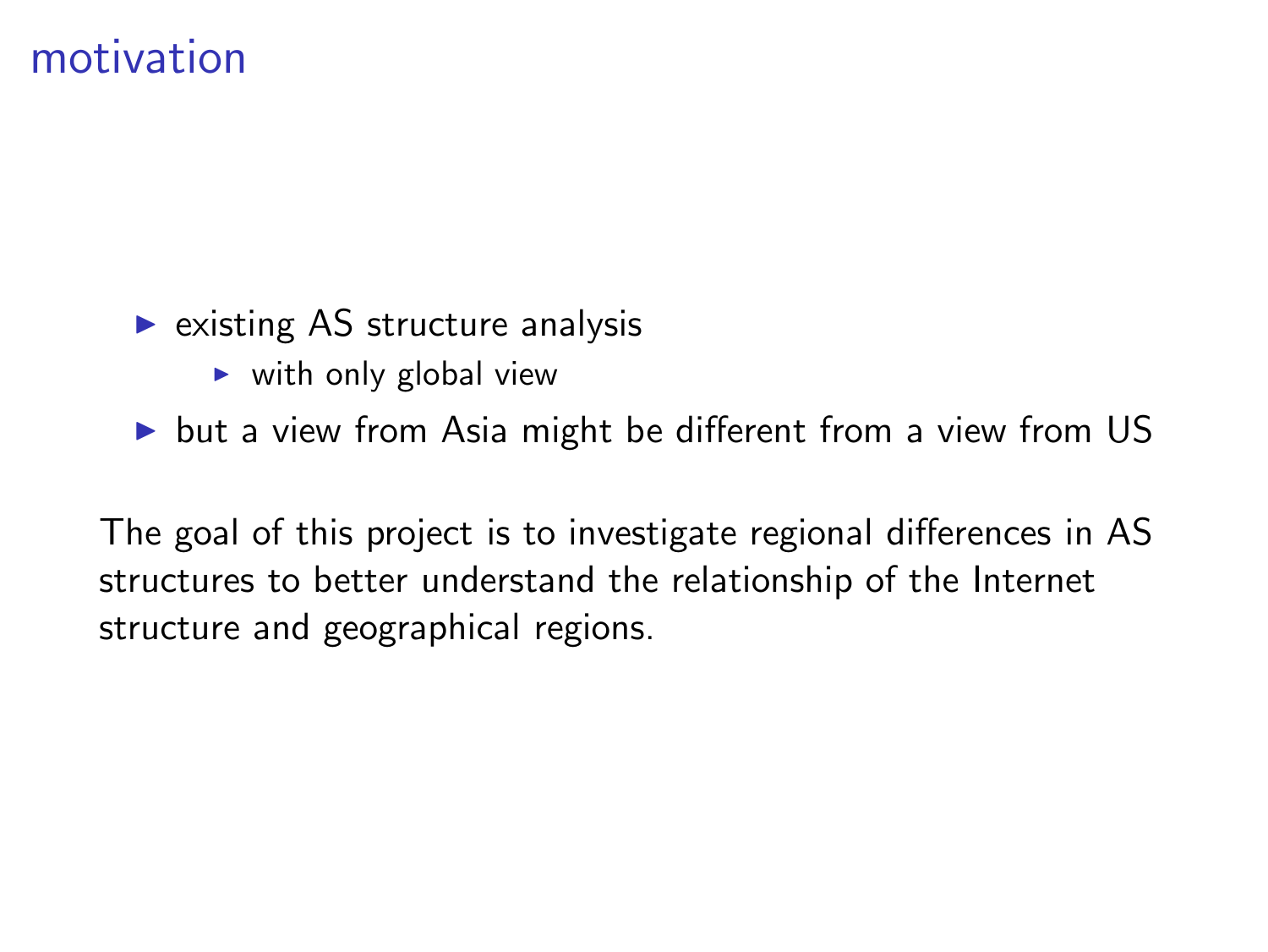### disclaimer

this is an ongoing project.

the results are preliminary with many limitations and flaws...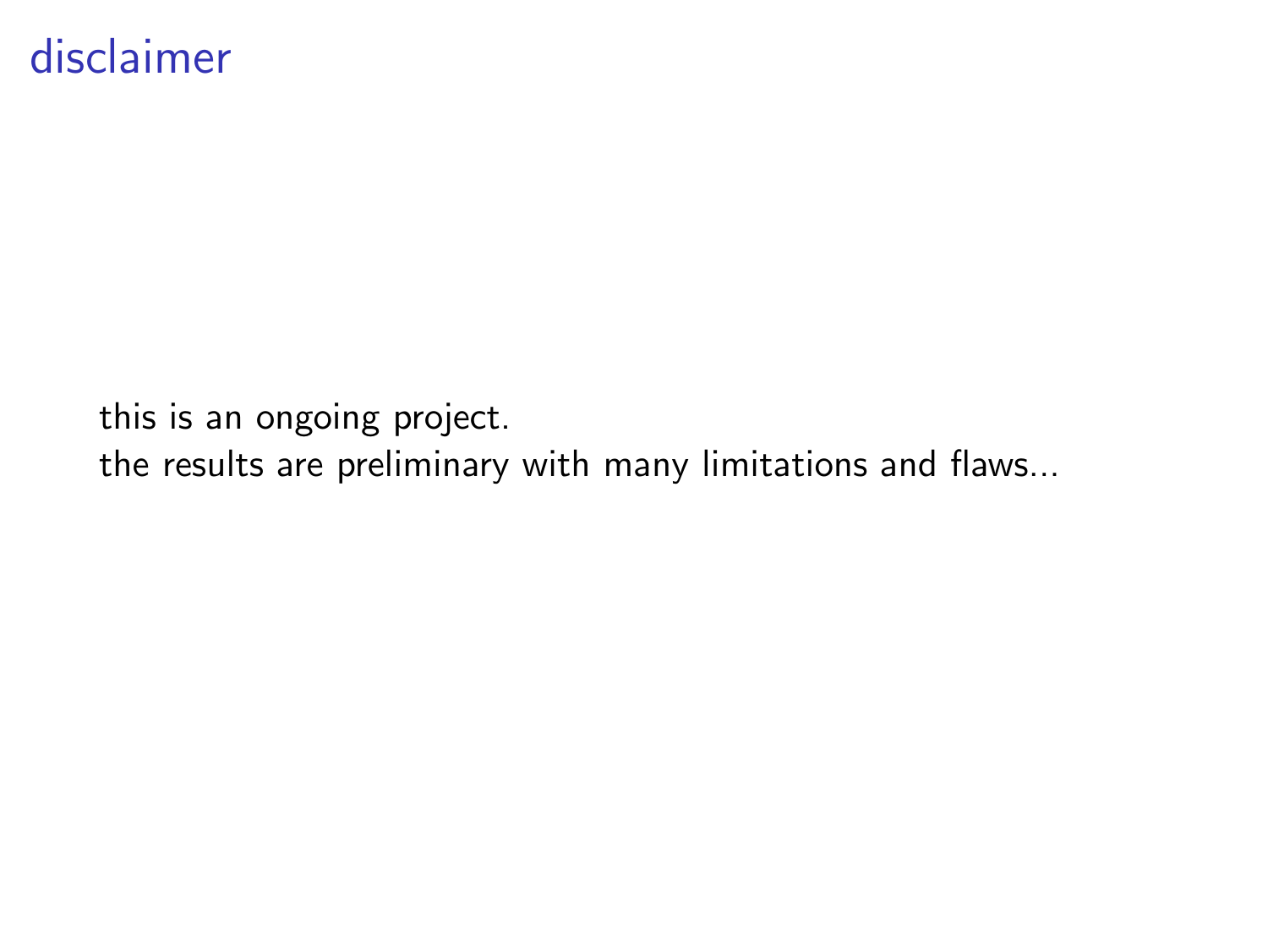### methods

#### $\blacktriangleright$  main idea

- $\triangleright$  extract ASes with presence in a region
- $\triangleright$  use AS Core Map to see structural differences
	- $\triangleright$  which ISPs compose the core in the region
	- $\triangleright$  by showing ISPs' out-degrees in the region
- ▶ data set: skitter
- $\triangleright$  extracting ASes in a region by clustering AS boundary nodes
	- $\triangleright$  landmarks: IX prefixes, reverse DNS names (undns)
	- $\triangleright$  RTTs: assuming 2 nodes with small RTT (e.g, less than 20ms) are in the same region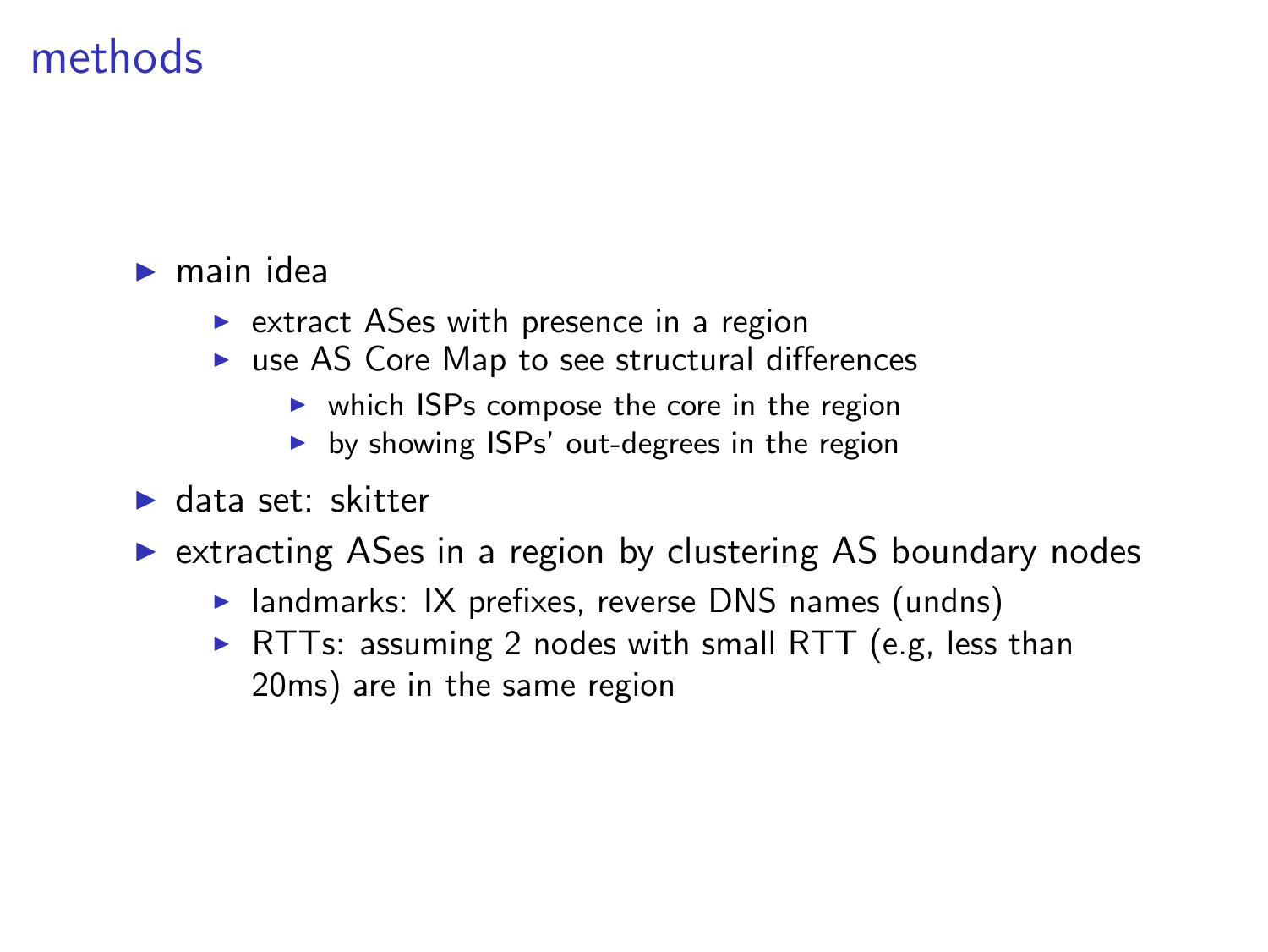# a view from US

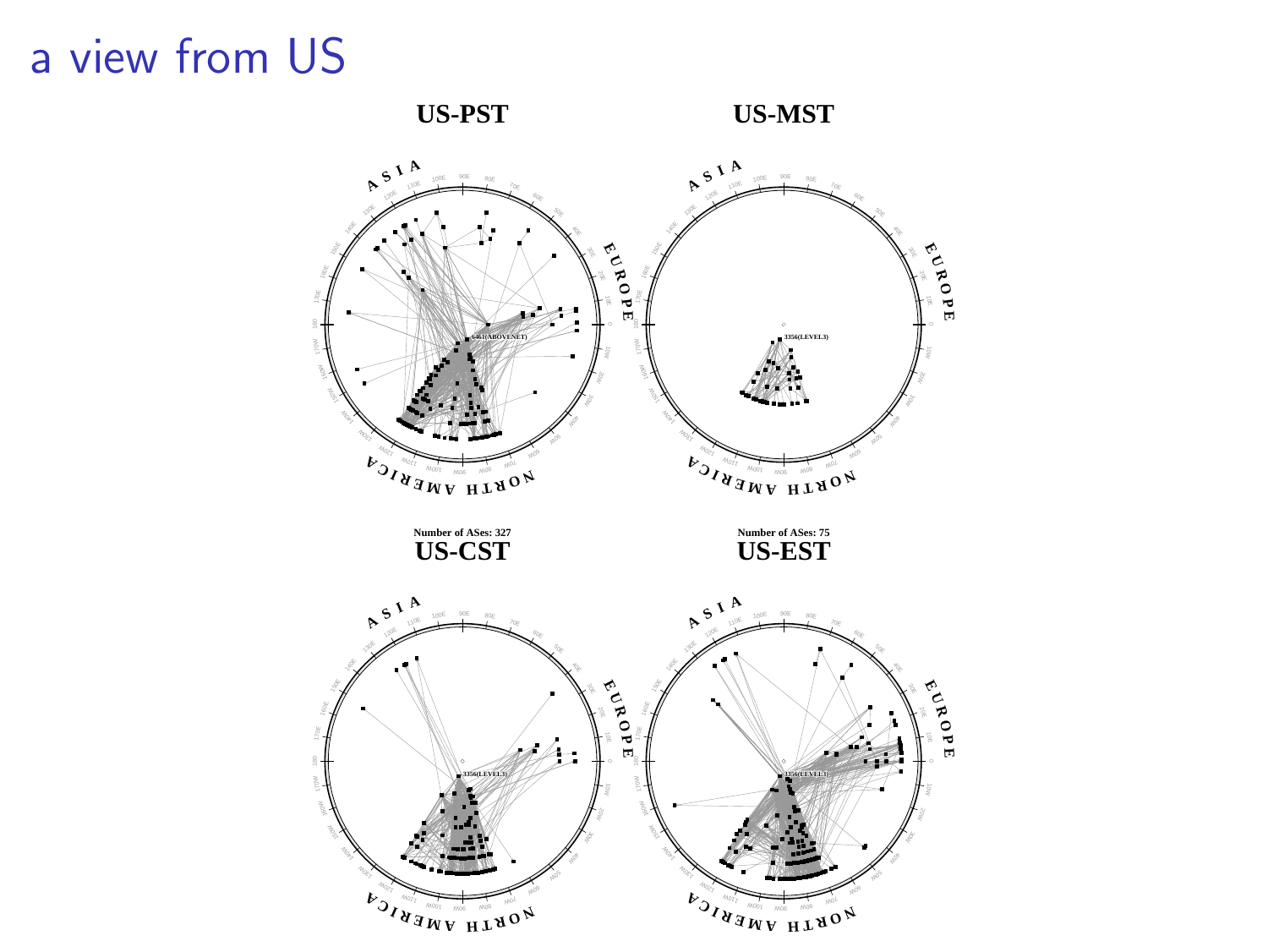# a view from other regions

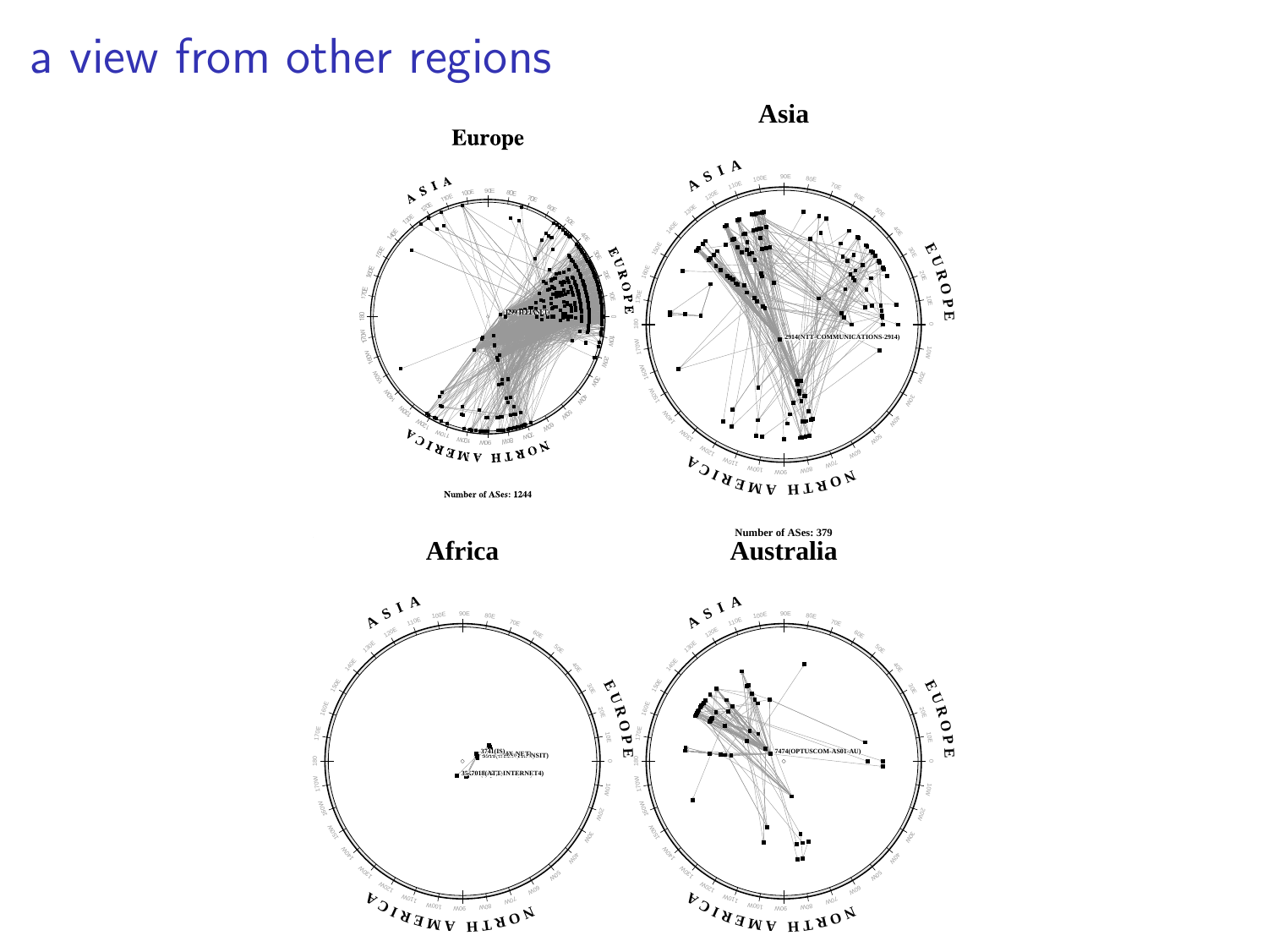# a view from US-PST

**US-PST**

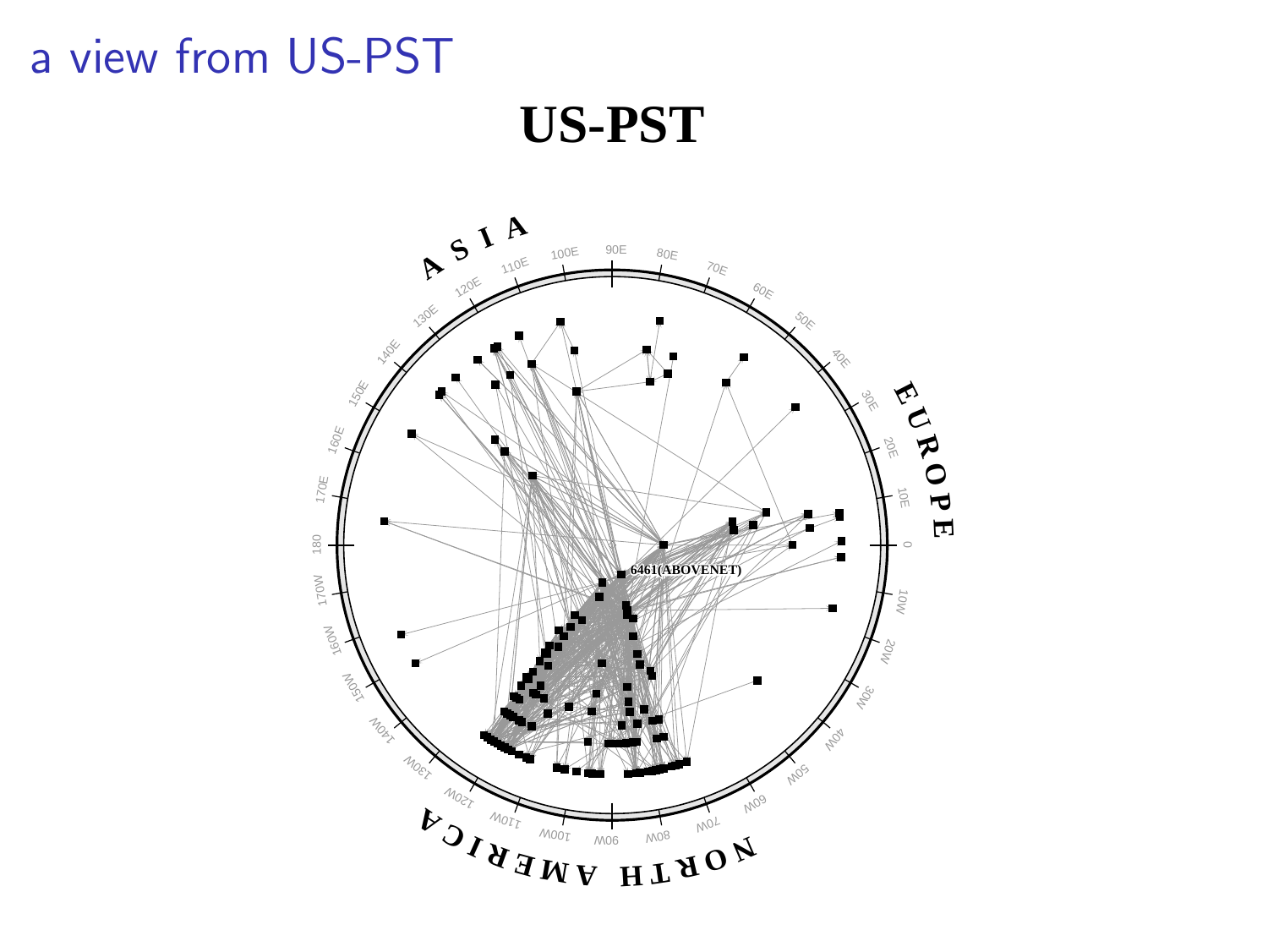# a view from US-EST

**US-EST**

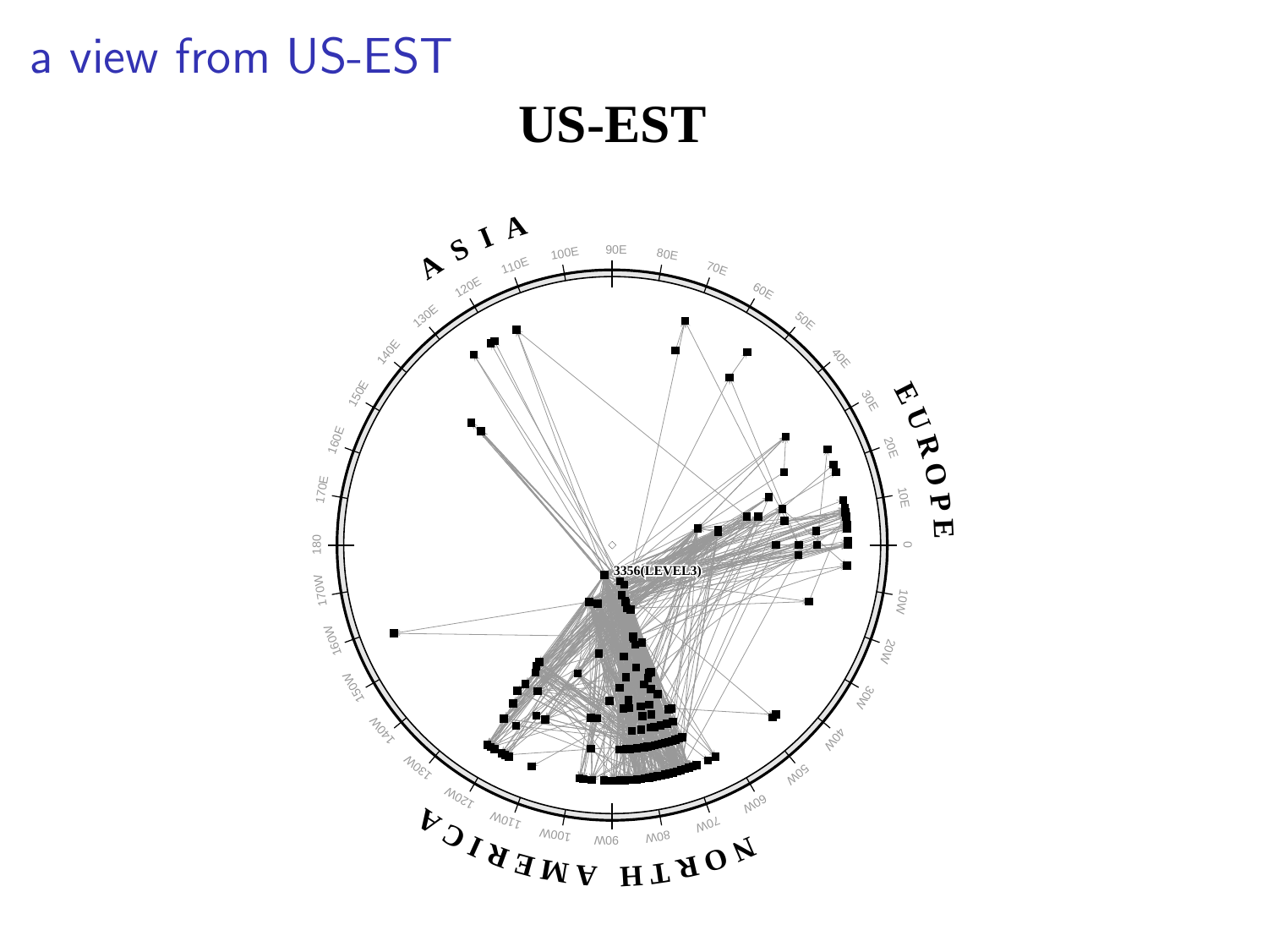### a view from JP

**JP**

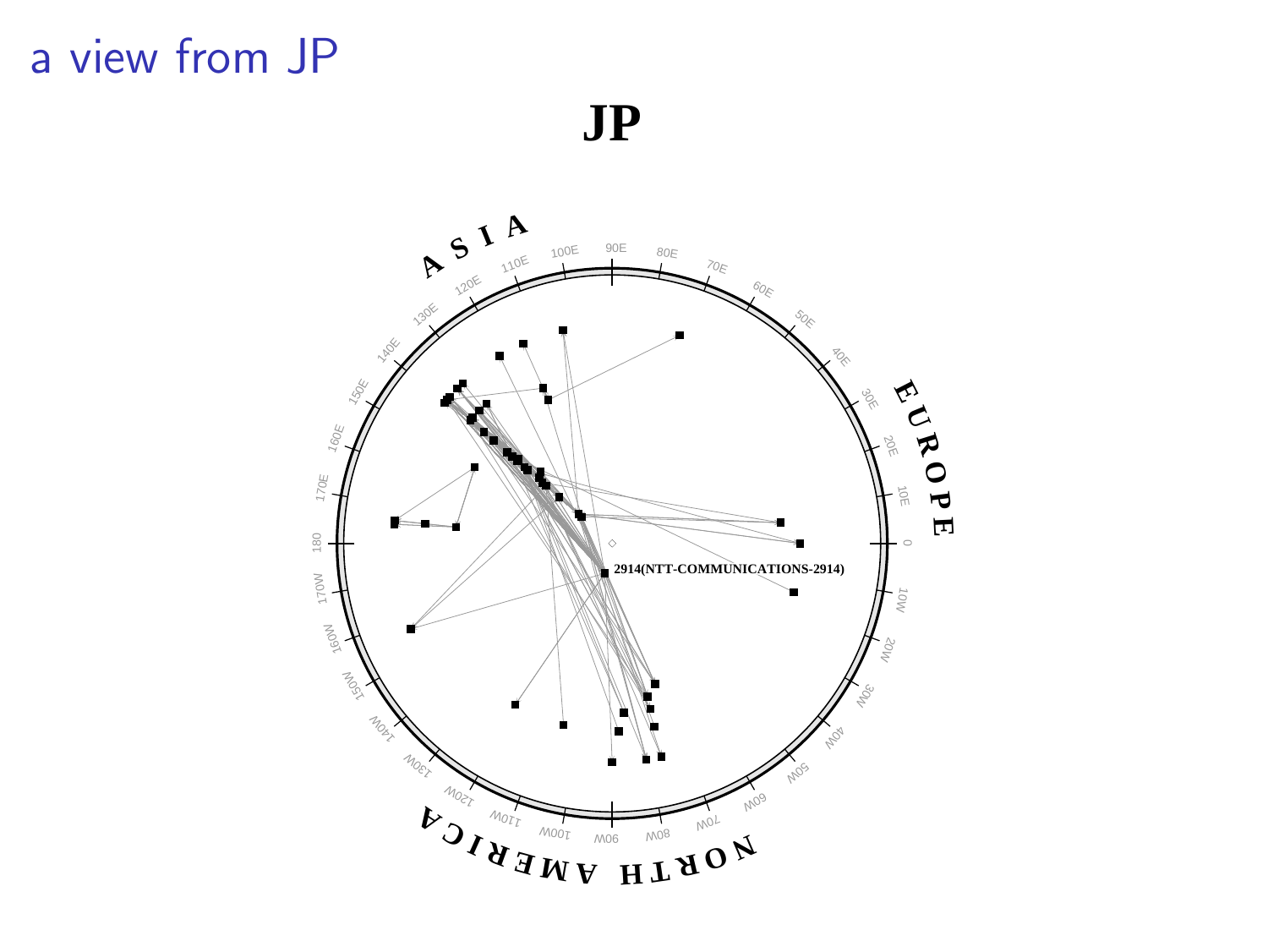# a view from UK

**UK**

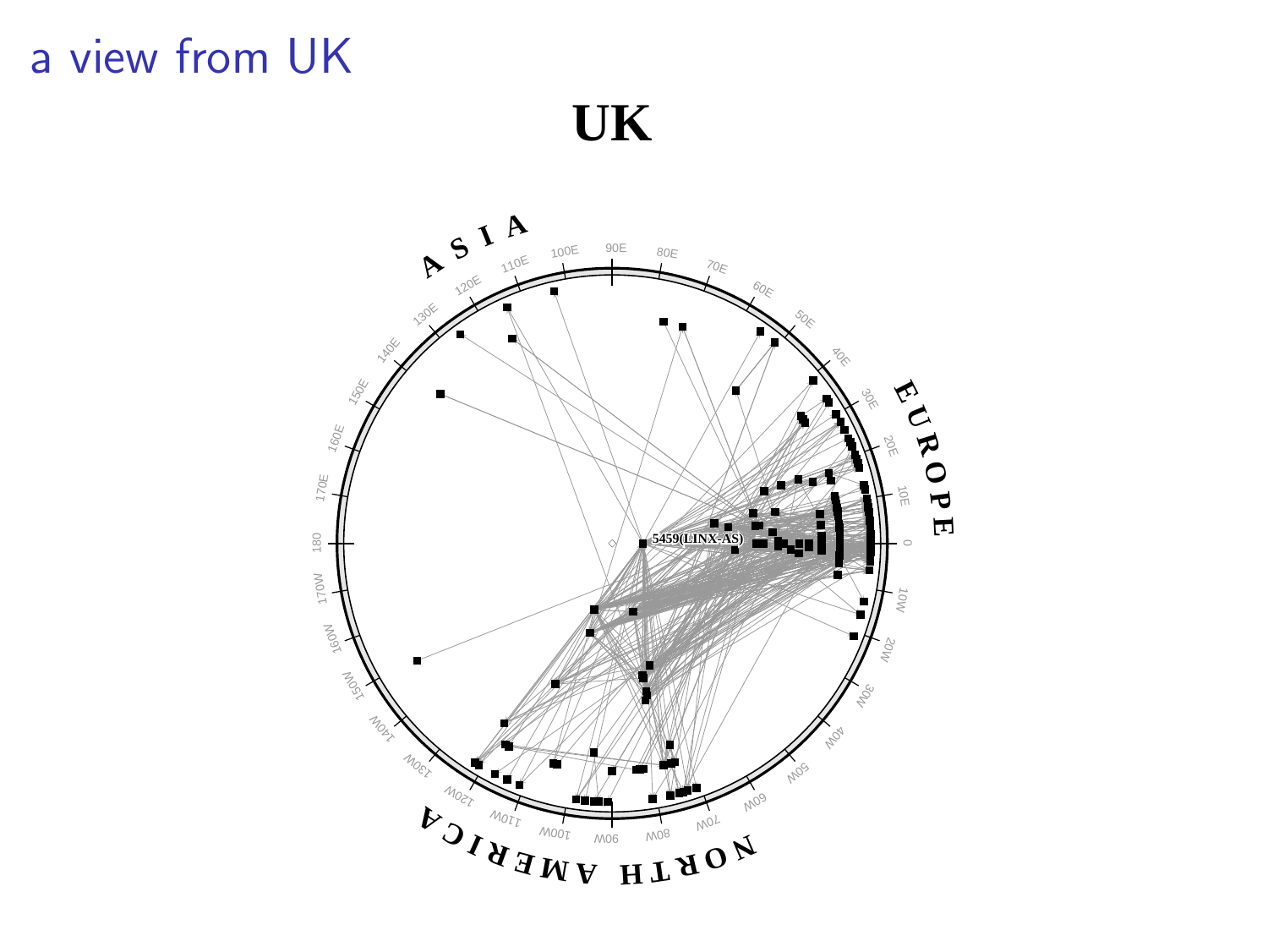# a view from FR

**FR**

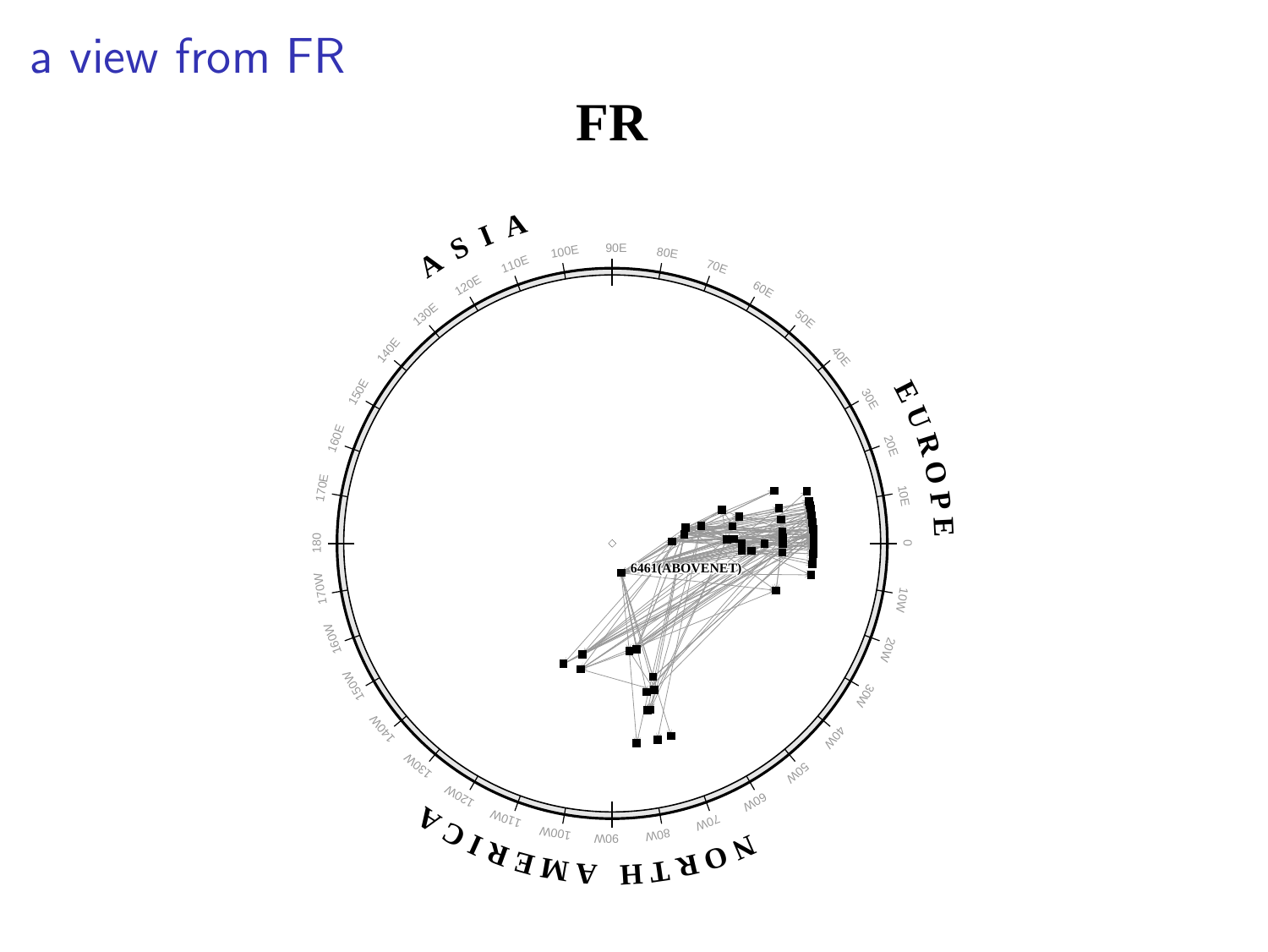# a view from DE

**DE**

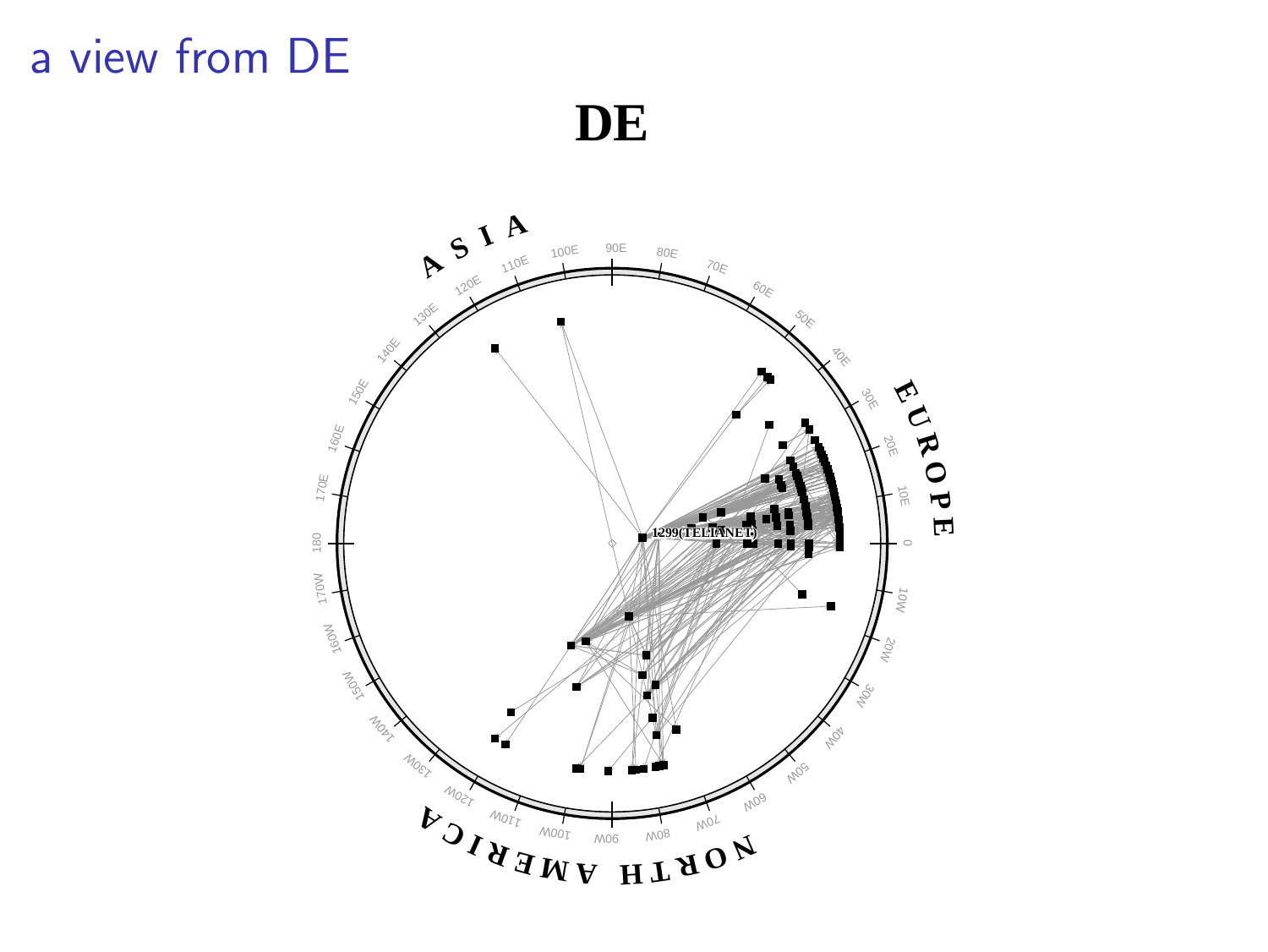# a view from AU

**AU**

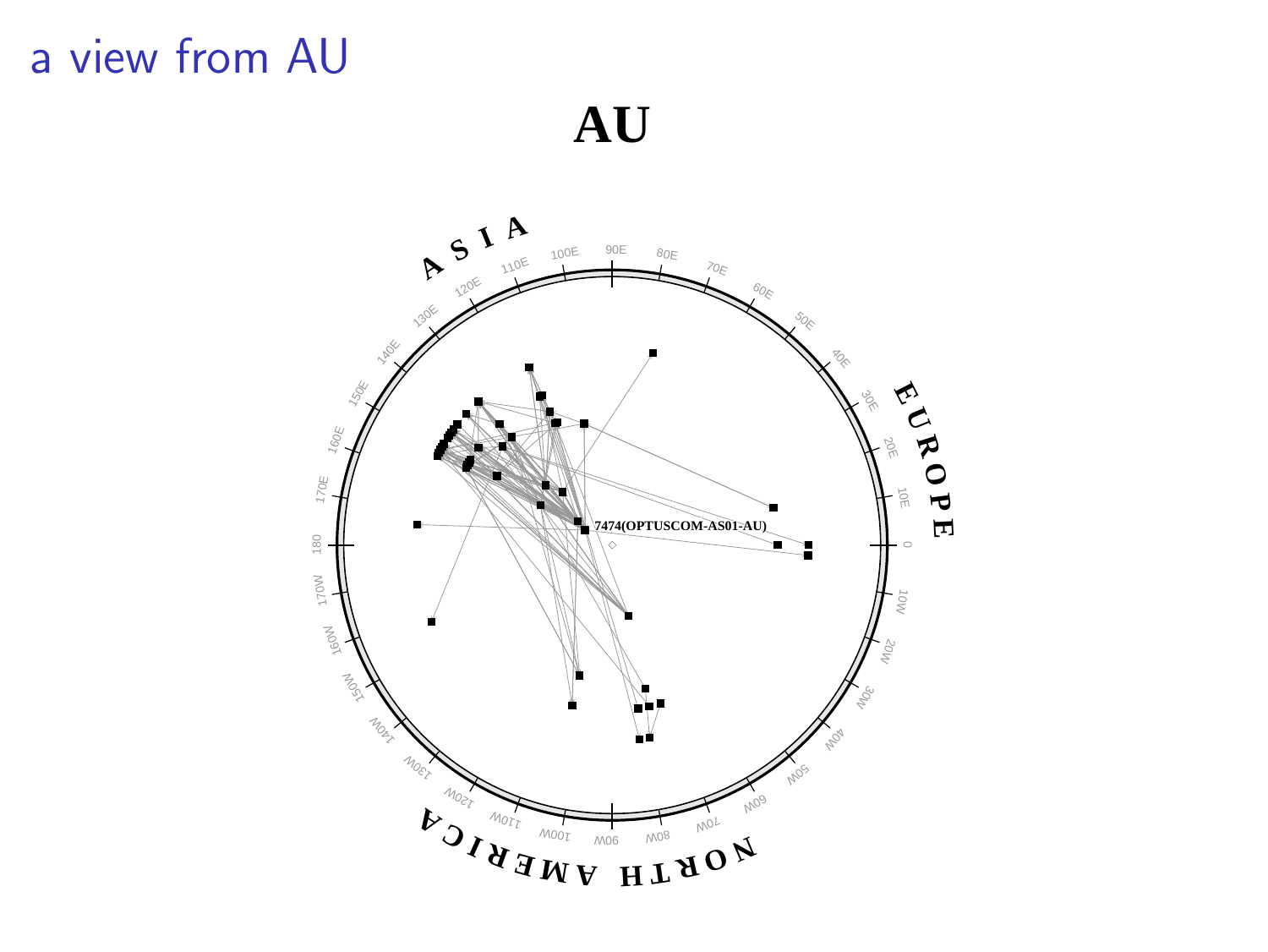### issues

- $\blacktriangleright$  limited number of skitter probes
	- $\blacktriangleright$  gulliver helps but will not be enough
	- $\triangleright$  traceroute data from DIMES?
- $\triangleright$  AS boundary clustering by regions
	- $\blacktriangleright$  there's no reliable way
	- $\triangleright$  currently, we combine landmarks and RTT-based clustering